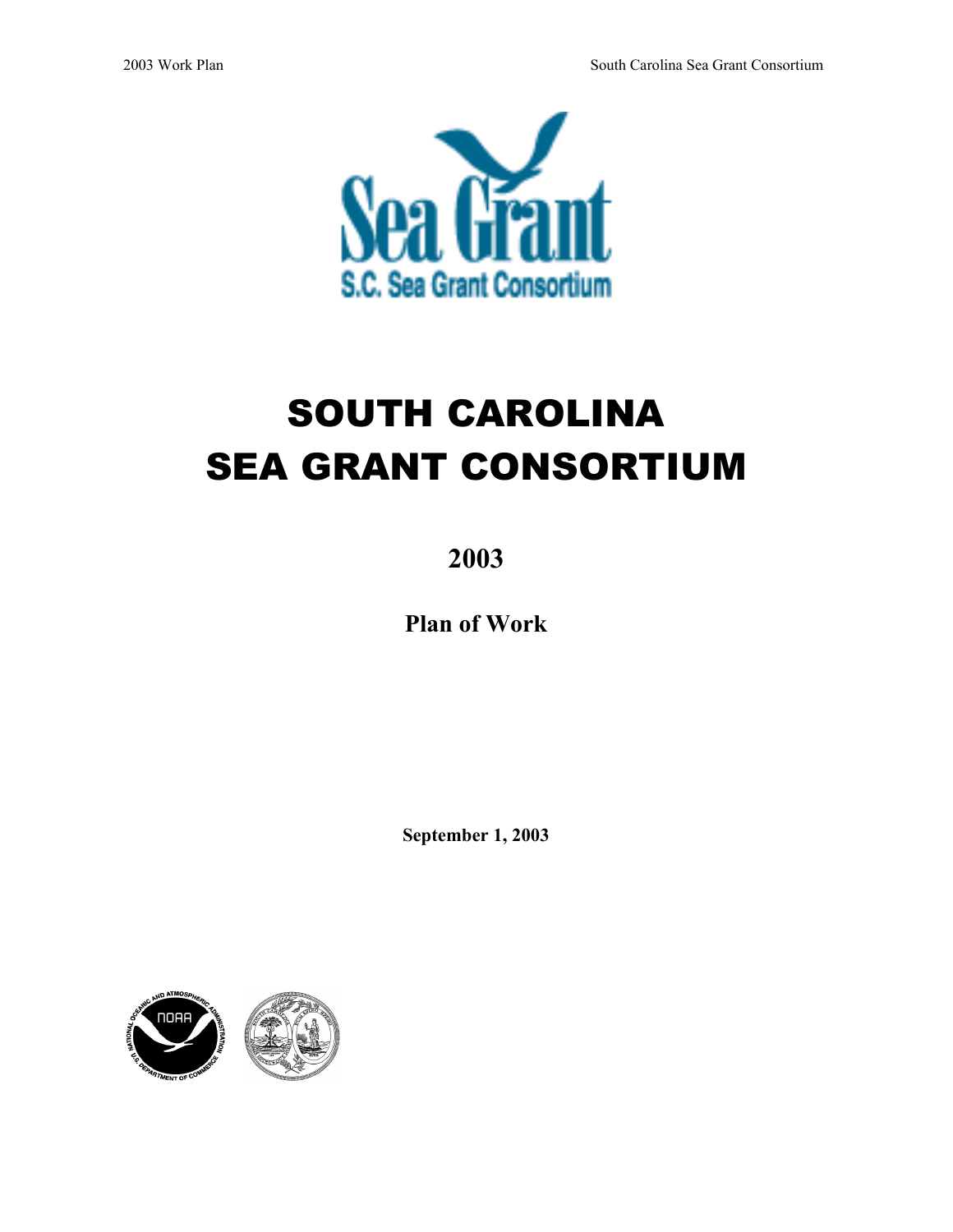# SOUTH CAROLINA SEA GRANT CONSORTIUM

# **2003 Plan of Work**

## PROGRAM MANAGEMENT, ADMINISTRATION, AND LEADERSHIP

#### **Goal 1: Maintain and enhance a management system and engaged administrative staff which supports the programmatic goals of the research, education and extension programs of the SCSGC.**

- 1.1. Maintain the Consortium's extramural (non-state) funding at 2002 levels. (DeVoe)
- 1.2. Recruit and hire a qualified individual to fill the vacant position of Assistant Director for Program Development. (DeVoe)
- 1.3. Recruit and hire a qualified individual to fill the vacant position of Grants Assistant for Program Management (Knight)
- 1.4. Encourage Consortium and Extension staff to pursue leadership positions with pertinent organizations and associations at the state, regional, and national levels. (DeVoe, Knight, Bacon, Blackwell)
- 1.5. Process proposals to assure grant awards are received in a timely manner, reviews, signs and returns official documents to granting agencies and issues sub awards to research institutions. (Knight)
- 1.6. Handle extension requests of sub-awards as soon as received to allow for a fluid continuation of research, extension, and communication project and program objectives. (Knight)
- 1.7. Assure SCSGC accounting procedures and equipment inventories are current and meet or exceed state, federal, and local policies and regulations. (Knight)
- 1.8. Ensure that the Consortium's accounting and administrative procedures meet or exceed the requirements of the state's single agency audit for FY02. (Knight)
- 1.9. Maintain communications with SCSGC liaisons at colleges and universities to process and administer grant sub-award documents in a timely manner. (Knight)
- 1.10. Foster professional development goals of the administrative staff through attendance at workshops, seminars and other meetings to enhance their knowledge of practices and procedures of federal, state, and local governments. (Knight)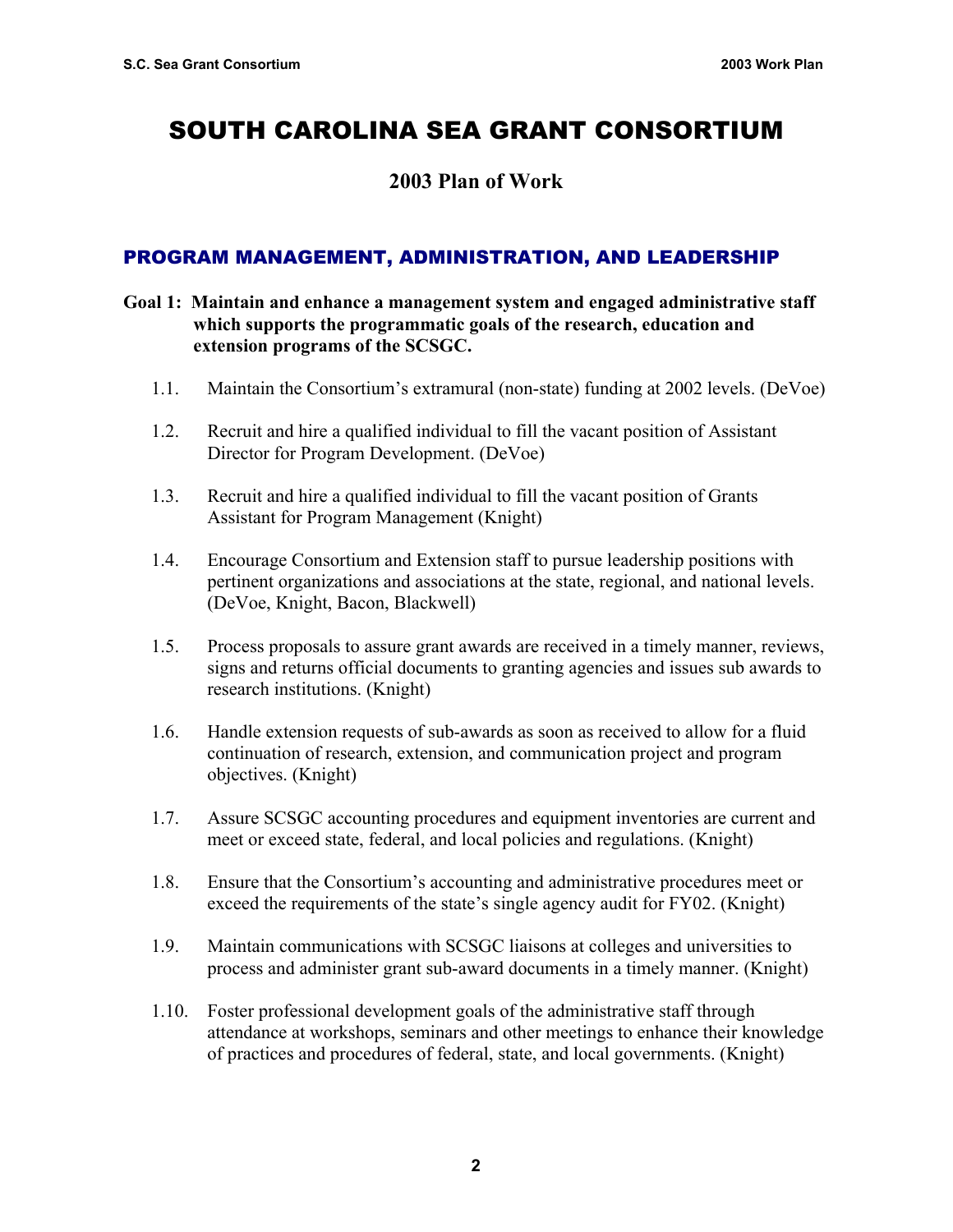- 1.11. During 2001-2002, the Consortium's Management Information System (CMIS) was converted from an outdated database system running on Unisys equipment and a text-oriented database software package called TXBASE 2.0, to a Windowsbased platform utilizing Microsoft Access as its database. CMIS addresses one of the Consortium's major management objectives – the evaluation of organizational performance against goals and standards. Ultimately, this will permit the Consortium's Management Information System to become more fully Web-based and interactive with Sea Grant researchers and other stakeholders. In the immediate future, the new Access database will be further refined to facilitate querying as well as generating useful management reports. (Dwyer)
- 1.12. Enter, within 30 days of receipt, annual and final project reports into the CMIS database as edited. (Dunmeyer)
- 1.13. To reflect significant changes in recent years in the way we do business, the S.C. Sea Grant Consortium's "External Procedures Guide" will be significantly revised and then distributed to appropriate constituencies early in  $1<sup>st</sup> Q 2003$ . (Dwyer, Knight)
- 1.14. To reflect significant changes in Consortium internal procedures in recent years, the S.C. Sea Grant Consortium's "Internal (staff) Procedures Guide" will be significantly revised and distributed to staff  $4<sup>th</sup>$  O 2003. (Knight, Dwyer)
- 1.15. Continue to update the Consortium's Web site to further facilitate the agency's goal to make the proposal solicitation and review process with our member institutions more Web-based. (Dwyer)
- 1.16. In the spring 2003, the biennial "Omnibus" request for proposals will be issued, reflecting the strategic goals, objectives, and research and education priorities that will be determined by the strategic planning process occurring during the fall and winter of 2002-2003. The Consortium's RFP is designed to solicit those research proposals most closely aligned with our strategic plan. Our goal is to generate 50 concept letters. (Dwyer)
- 1.17. Conduct at least two site visits in 2003 to monitor investigator process as well as advance the agency's knowledge and understanding of the research projects we support and may fund in the future. This process also allows us to stay current with research issues and advances in technologies, which address management of South Carolina's coastal resources. (Dwyer, Blackwell)
- 1.18. Coordinate the program management, planning and reporting processes among the partner institutions of the SCSGEP, including CES and other Consortium members. (Bacon)
- 1.19. Maintain and rebuild SCSGEP specialist staffing levels. (Bacon)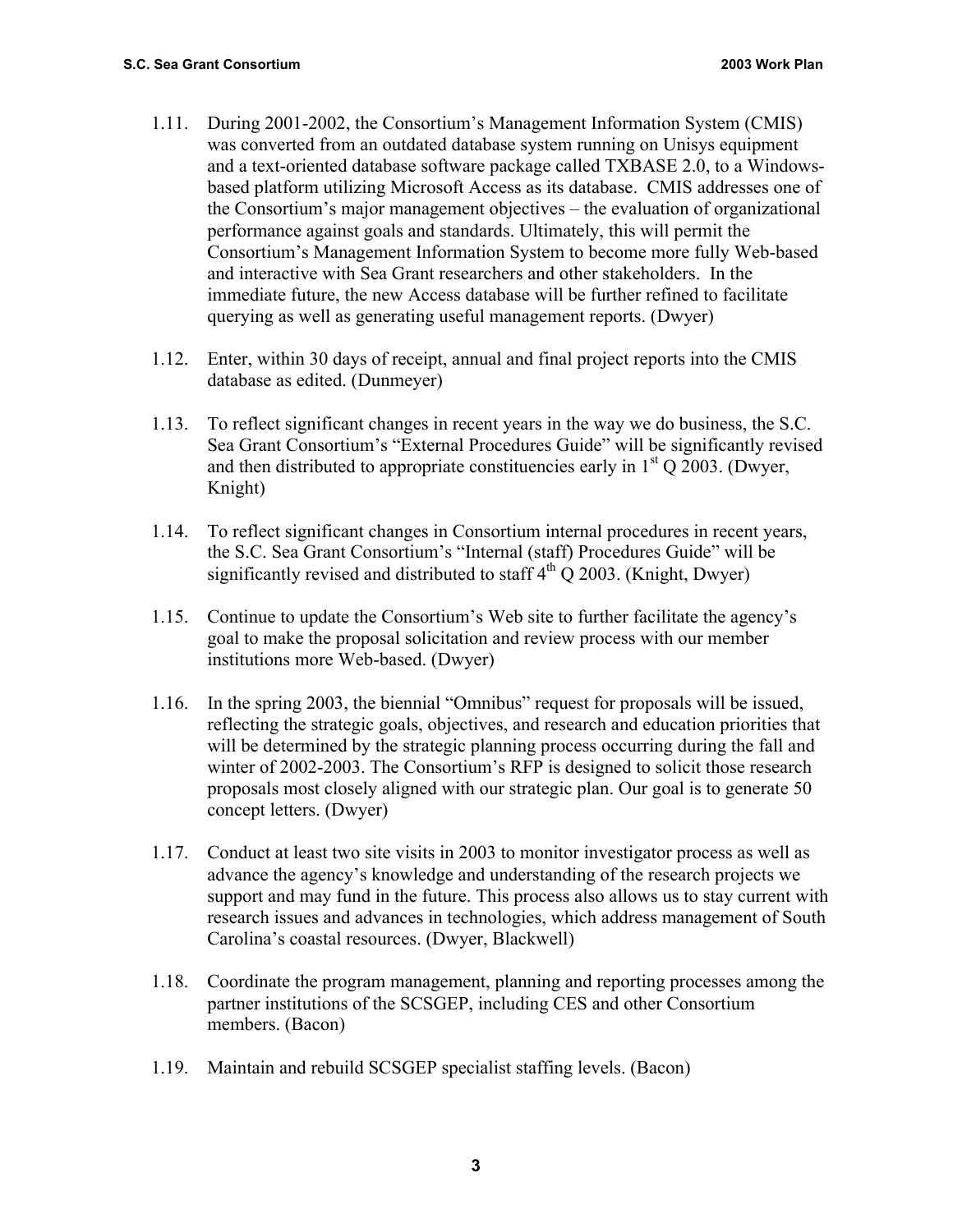- 1.19.1. Fill the vacancy in the Coastal Recreation and Tourism sub-program.
- 1.19.2. Fill the vacancy in the Coastal Hazards sub-program.
- 1.19.3. Establish and fill a SCSGEP Fisheries Extension Specialist position.
- 1.20. Represent the SCSGEP in national and regional Sea Grant Extension network activities. (Bacon)
- 1.21. Design, program, and maintain the Consortium's Web site. (Snow)
	- 1.21.1. Update SCSGC Web site twelve times yearly.
	- 1.21.2. Produce SCSCG Web reports twelve times yearly.
	- 1.21.3. Chairs agency Web core group meetings twelve times yearly.
	- 1.21.4. Stay abreast of new technologies by completing two training courses.
	- 1.21.5. Maintain membership in two Web-related professional organizations.
	- 1.21.6. Attend four Web-related meetings or workshops.
- 1.22. Design and produce graphic materials for the Consortium. (Snow, Blackwell)
	- 1.22.1. Design and produce 45 Consortium publications.
	- 1.22.2. Design and produce two specialty items for events such as Beach Sweep/River Sweep and Conferences.
	- 1.22.3. Design and produce two display items such as award plaques and updated panels on Consortium displays.
	- 1.22.4. Design three new graphic identities such as logos, banners, and graphic elements for Consortium-related materials.
- 1.23. Begin preparing and planning for the Consortium's 2004 Program Assessment Team review. (DeVoe, Knight, Bacon, Dwyer, Blackwell, and staff)
- 1.24. Respond to unanticipated, priority projects and needs, when appropriate. (DeVoe, Knight, Dwyer, Bacon, Blackwell)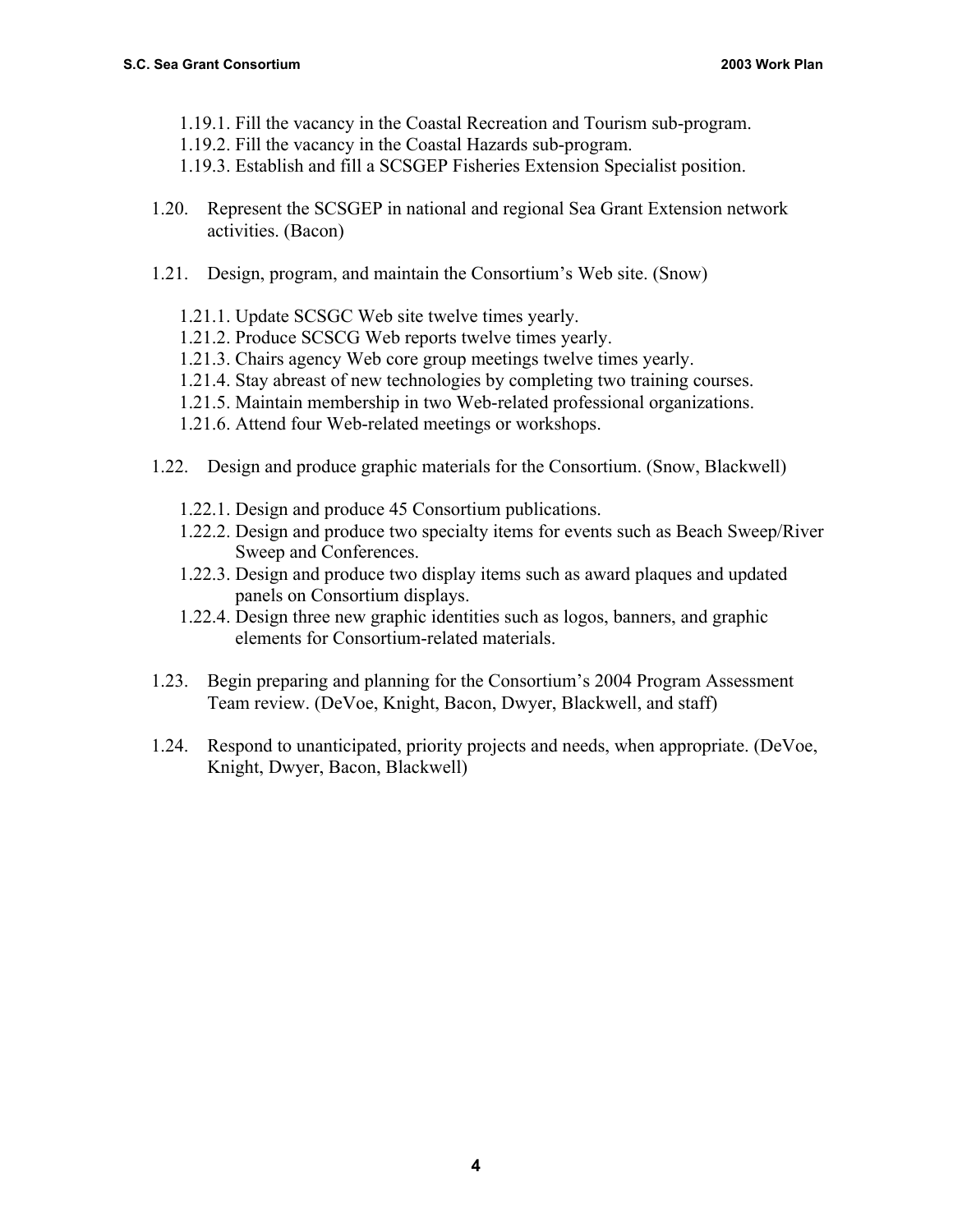# COASTAL OCEAN PROCESSES AND DYNAMICS

- **Goal 2: Identify and understand the processes dominating the coastal ocean of the South Atlantic Bight as they affect coastal processes, pollution of the coastal zone, fisheries dynamics, and mineral resources management, and are influenced by global climate change.**
	- 2.1. Coastal erosion is a significant issue affecting the economies of coastal communities in South Carolina. The overall goal of the South Carolina/Georgia Coastal Erosion Study is to enable planners to determine sediment budgets for defined sections of coastline using predictive models based upon the composite efforts of the various components of the study. The investigative strategy will quantify historical shoreline changes and identify critical erosion areas; determine geologic frameworks; and calculate sediment volumes and transport rates within areas of principal concern. The present phase of the study has been expanded to include remaining portions of the South Carolina coast and portions of the Georgia coastline. (DeVoe et al: R/GS-2)
		- 2.1.1. Provide useful, accurate, well-documented digital data sets to principal investigators in the coastal erosion study and the general public. Shoreline and coastal profile data will be synthesized into a common, programmatically defined Geographic Information System. (Harris and Wright)
		- 2.1.2. Determine the alongshore stratigraphy and examine the timing of spit development of the North Island barrier complex. (Wright *et al.*)
		- 2.1.3. Define the distribution and character of near-surface geologic strata at the active coast and develop a bibliography of references related to the geology of the Grand Strand region of South Carolina's coast. (Harris and Katuna)
		- 2.1.4. Elucidate the roles inner-shelf morphology and geologic framework have on the evolution of the northern South Carolina coast, as well improve understanding of mobile sediments in order to determine sediment budgets for realistic long-term beach renourishment plans for the state's shoreline. Will also assist state's mapping efforts for important biological hard-bottom habitats. (Gayes *et al.*)
		- 2.1.5.Identify the effect of tidal and wind forcing in the circulation patterns of the intercontinental shelf as well as changes in wave propagation as a function of depth, strength of current, and current direction. (Voulgaris and Work)
		- 2.1.6. Develop an integrated GIS-based approach to quantifying rates of shoreline change and relevant geologic controls of change in the Georgia Bight. (Alexander *et al.*)
	- 2.2. There is a need to identify and understand the processes dominating the coastal ocean of the South Atlantic Bight (SAB). To address this need, the issue of beach nourishment, which is presently the primary erosion mitigation strategy in South Carolina and many other states, will be studied. A wave transformation model (SWAN) will be used to identify and characterize nearshore nourishment materials. The objectives are to determine: (1) nearshore impacts of dredging a previously identified sand source offshore of Folly Beach, SC; (2) the significance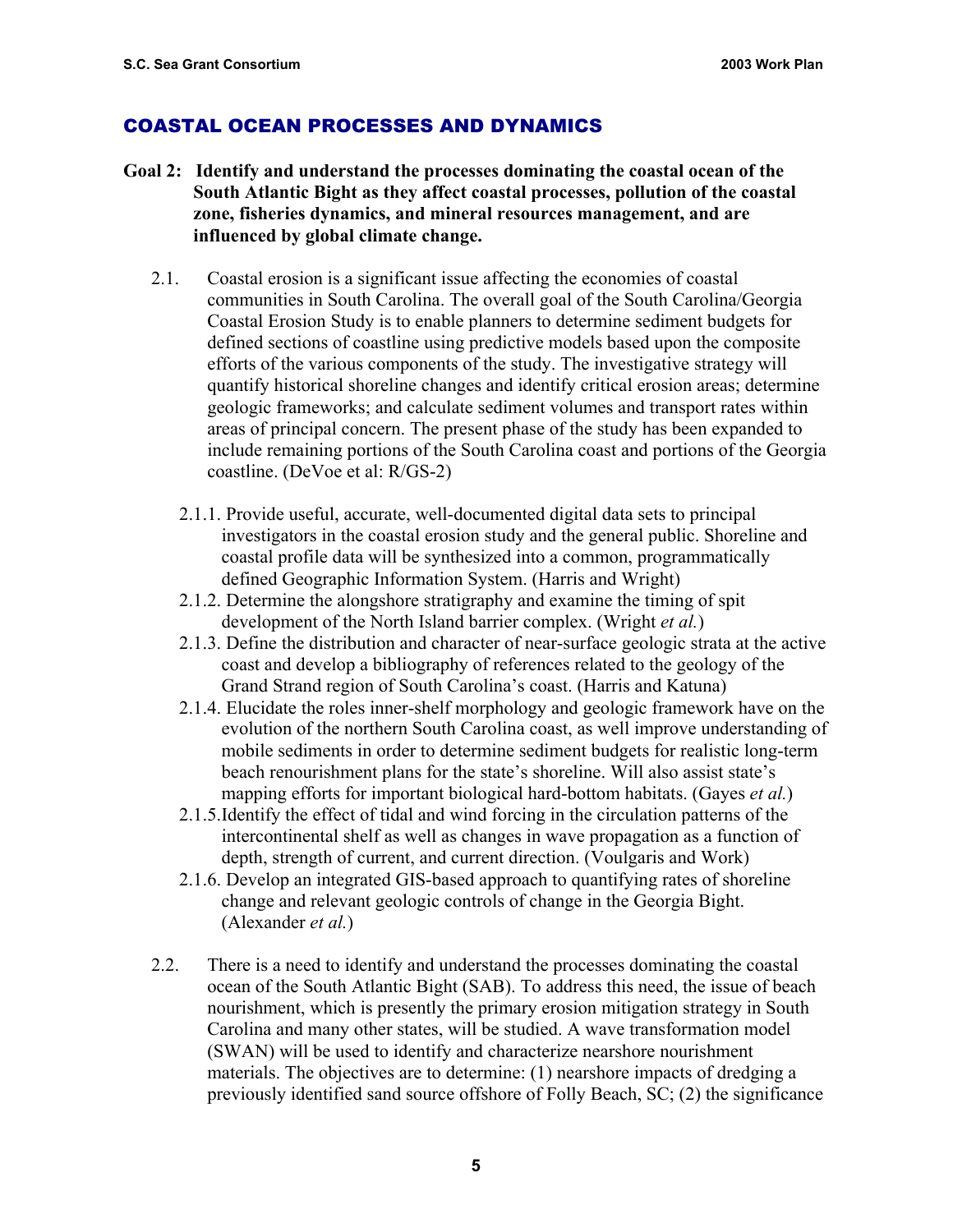of wave-current interaction when making this assessment; and (3) the optimum borrow pit configuration. (Work: R/CE-5) - [Project ended in February 2002; included to report any additional project results.]

- 2.3. The relationship between an offshore shoal in the Myrtle Beach area and coastal erosion dynamics will be examined. The end goal is to characterize and quantify the potential for the shoal to be a sustainable borrow site for this economically important resort community. Specific objectives are to: (1) identify the effect of tidal and wind forcing around the shoal; (2) identify the effect of the shoal in controlling wave propagation and its role in "energetic events" (such as storms); (3) model the propagation of gravity waves for the prediction of wave characteristics; and (4) model coastal circulation over the shoal. (Voulgaris: R/CP-11)
- 2.4. Develop and distribute one press release or one information product in conjunction with coastal ocean processes and dynamics activities. (Ferris)
- 2.5. Develop and distribute one press release or one information product for the South Carolina/Georgia Coastal Erosion Study. (Ferris)
- 2.6. Work with principal investigators Paul Work and George Voulgaris on the final results of project R/CE-5, *(Nearshore impacts of offshore dredging for beach nourishment)*. The project will be briefly described in the research section of S.C. Sea Grant's Web site; a link will be established to their Web page. (Tibbetts)
- 2.7. Work with principal investigator George Voulgaris on project R/CP-11, *(Towards quantifying coastal erosion in S.C.: Offshore shoals as sediment sinks and controls for shoreline change)*. The Project will be briefly described in the research section of S.C. Sea Grant's Web site; one news or feature article will be written and sent to appropriate outlets on the results when the project is completed; we will assist with announcements and publications for Sea Grant Extension organized workshops. (Tibbetts)
- 2.8. In partnership with the NOAA Coastal Services Center, the College of Charleston, and other institutions, develop and implement tasks and projects identified through the Southeastern Coastal Ocean Science conference and workshop, held in January 2003. (DeVoe, Sheldon, Blackwell, external partners)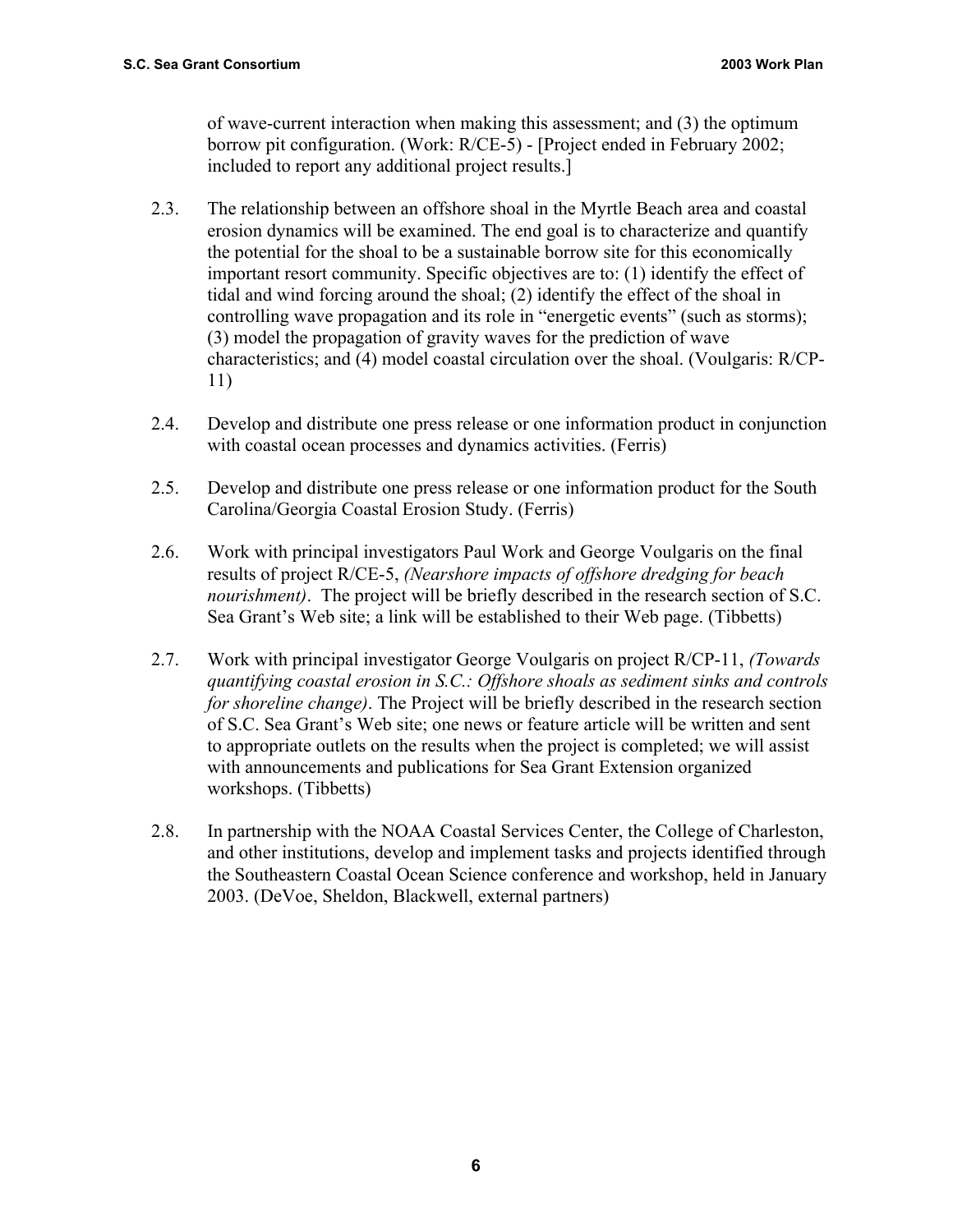# COASTAL ECOSYSTEM HEALTH AND SAFETY

- **Goal 3: Enhance the availability and quality of marine, estuarine, and freshwater resources that can support the economic and quality-of-life needs of South Carolina's public and private sectors.**
	- 3.1. Tools that identify individuals and populations experiencing chronic stress can provide means to detect early warning signs of ecosystem stress. Mitigation efforts may then be employed in a timely manner to prevent severe effects at the population and ecosystem levels. Means will be developed to test and validate promising cellular biomarkers. The objectives are to: (1) validate potentially valuable biomarker responses of anthropogenic perturbations on the health of two common estuarine bivalve species, the oyster, *Crassostrea virginica,* and marsh mussel, *Geukensia demissa*; (2) determine the effects of pollutant stress on reproductive potential and recruitment; and (3) identify linkages between cellular biomarker responses and parameters that are related to population success. (Ringwood: R/ER-19) - [Project ended in February 2002; included to report any additional project results.]
	- 3.2. Ecosystem dynamics along the Cooper River, South Carolina, will be studied by refining a model of succession of tidal freshwater wetlands on the river. The modeling effort will use data and successful modeling work from previous and ongoing studies. A better understanding of the ecological and human use values of the different habitats will provide the foundation for a holistic management plan of these wetlands. The focus of the study will be the roughly 2500 hectares of impoundments that were former rice fields, which are changing rapidly due to human intervention, such as the re-diversion of the Cooper River. The re-diversion project dramatically increased the pace of succession in these valuable wetlands. (Morris, *et al*: R/ER-20)
	- 3.3. The copepod *Amphiascus tenuiremis* will be studied as an estuarine model for work aimed at understanding the potential risk of a new pesticide. Genome-based technology, including PCR, will be used to look for genes associated with pesticide resistance in order to develop a monitoring tool for a newly approved and highly toxic pesticide, fipronil. This pesticide is being used in areas adjacent to estuarine systems in South Carolina, such as golf courses. Genetic crosses will be made to test for heritability of resistance in the copepod. PCR methods developed from individuals will be used to screen wild populations as well as laboratory stock. (Staton: R/ER-21)
	- 3.4. Exposure-toxicity risk assessment tools will be developed based on the bioaccumulation of heavy metals in the benthic foraminiferan *Ammonia becarii* and concordant toxic response of the common benthic copepod, *Amphiascus tenuiremis*. The goal is to develop a linked-species model that relates bioaccumulation to exposure risk. The model will provide an index of exposureimpact that is calibrated to metal uptake. Ultimately, information gathered from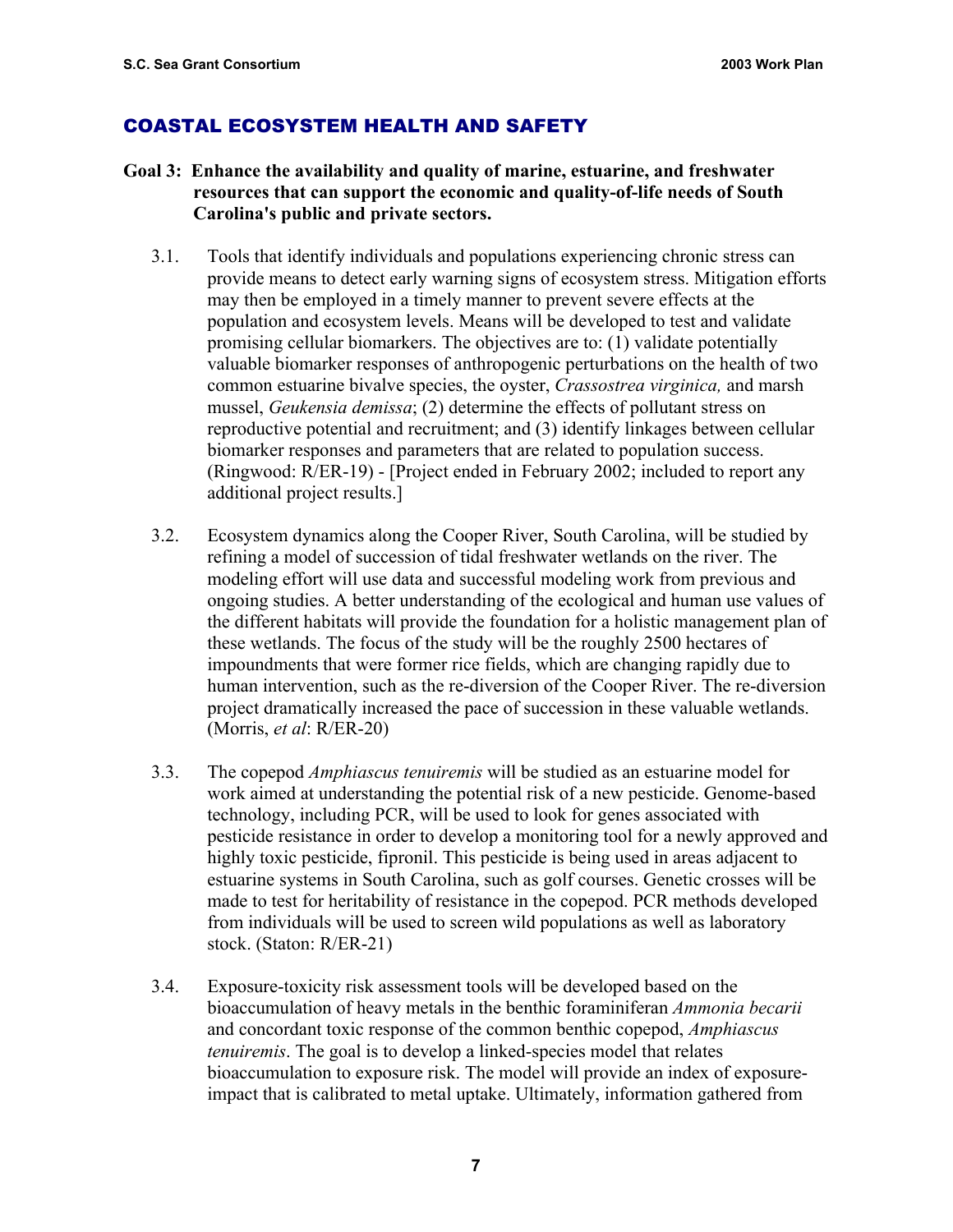contaminated sites can be used by managers to better determine appropriate limits and approaches to site clean-up. This information is economically valuable for its potential to reduce site clean-up costs, which tend to be high in estuarine settings. (Shaw: R/ER-22)

- 3.5. Serious decline in coastal water quality and ecosystem health results from coastal development. Along with development comes an increase of anthropogenic wastes, leading to eutrophication and resulting ecological damage, such as fish kills and harmful algal blooms. The flux and chemical signature of groundwater, and impacts on various biological processes in tidal creek waters, will be quantified to understand the causes of damage and document ecosystem response to development. (Moore: R/ER-23)
- 3.6. Prepare and submit a proposal to the Centers for Disease Control and Prevention in response to its RFP seeking to continue and enhance the capabilities of selected states to understand and monitor *Pfiesteria* and other harmful algal blooms as they may affect public and environmental health, and, if funded, implement the program. (DeVoe, Knight, Ferris, external partners)
- 3.7. Conduct NEMO workshops for elected and appointed officials within communities in three SCDHEC "priority" watersheds in SC. (Sawyer, Turner)
- 3.8. Establish interagency/organizational partnerships to fund and conduct NEMO activities. (Sawyer)
- 3.9. Work with the National NEMO leadership in the development of the national NEMO network. (Sawyer, Turner)
- 3.10. Plan, organize and conduct regional water quality education training workshops for area Sea Grant and Cooperative Extension agents. Training sessions will be targeted towards agents from North Carolina, South Carolina and Georgia. (Sawyer)
- 3.11. Develop and implement a program (South Carolina Clear Water Contractor) which brings sediment and erosion control information and education to those persons who have the most direct influence on sediment and soil erosion impact reduction: general contractors, paving and grading contractors, bulldozer operators, excavators and all others involved in land disturbance. (Sawyer)
- 3.12. Continue to organize, chair and coordinate the development of Continuing Certification Hours for Aquatic Pesticide Applicators Workshop/SCAPMS. (Whetstone)
- 3.13. Complete work on an Integrated Pest Management study evaluating the effectiveness of stocking of tilapia to control filamentous algae in farm ponds, horticultural gardens, golf course irrigation ponds, etc. (Whetstone)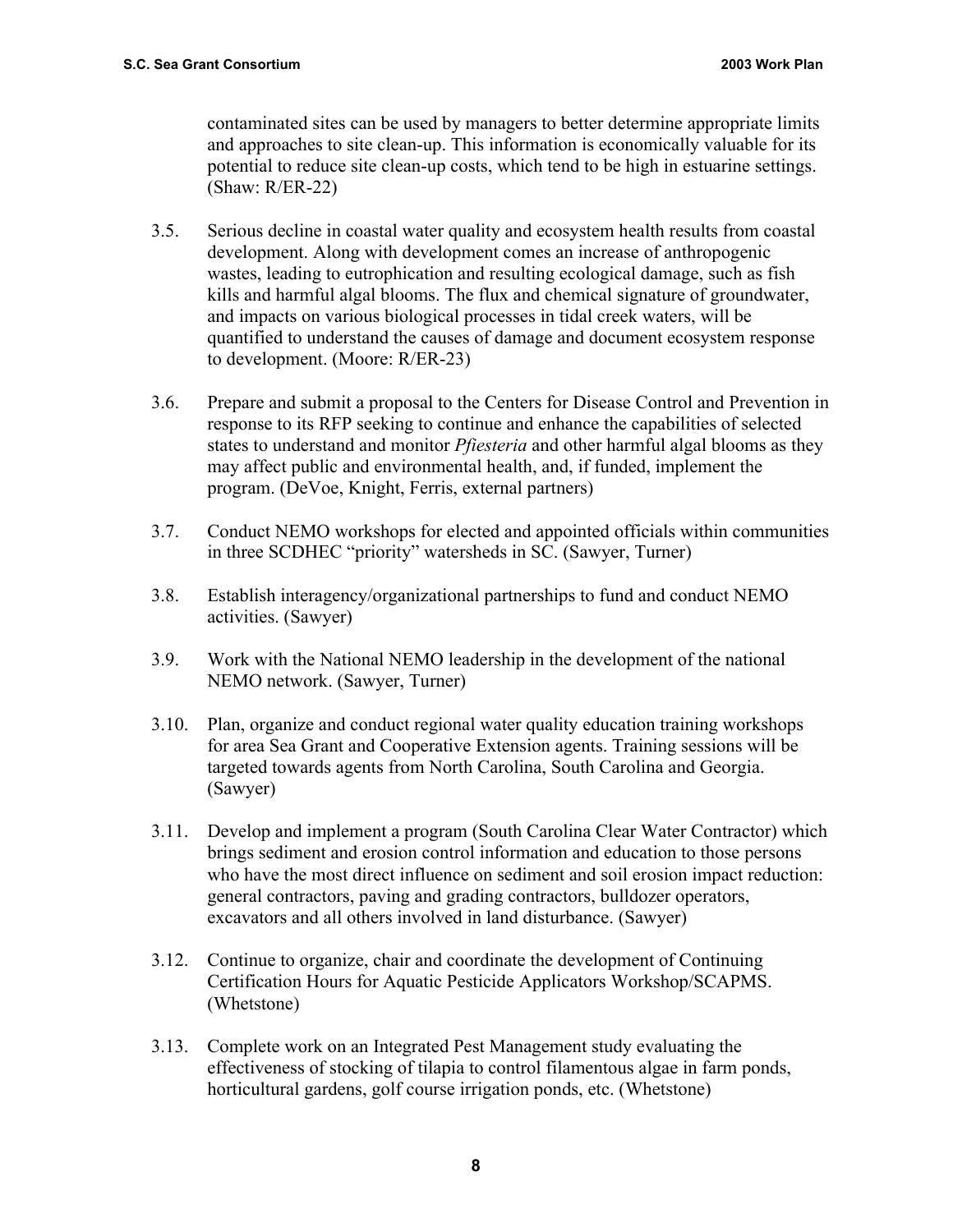- 3.14. Continue work with the US Fish and Wildlife Service on the control of aquatic vegetation and the development of a management plan for aquatic weed control at a wood stork nesting site in South Carolina. (Whetstone)
- 3.15. Continue to work with International Paper, other industrial and municipal water users, SCDHEC and the US Army Corps of Engineers to employ integrated pest management (IPM) and the use of harvesters, biological control and herbicides to maintain surface water canals. (Whetstone)
- 3.16. Serve as members of the selection committee for the South Carolina Environmental Awareness Awards state-wide competition. (Blackwell, Knight)
- 3.17. Serve as communications officer of the S.C. Task Group on Harmful Algae. (Ferris)
	- 3.17.1. React to any HAB events by writing and distributing press releases and assisting with press conferences, if scheduled.
	- 3.17.2. Develop and distribute one publication.
	- 3.17.3. Attend Task Group meetings and workshops.
	- 3.17.4. Expand *The S.C. Task Group on Harmful Algae* newsletter and publish it three times. (Ferris, Blackwell)
	- 3.17.5. Edit and maintain the S.C. Task Group on Harmful Algae Web site. The site will be updated three times yearly. (Ferris, Snow)
- 3.18. Support Sea Grant Extension environmental quality specialist by assisting with one workshop announcement and one press release for Non-point Education for Municipal Officials (NEMO). (Blackwell, Ferris)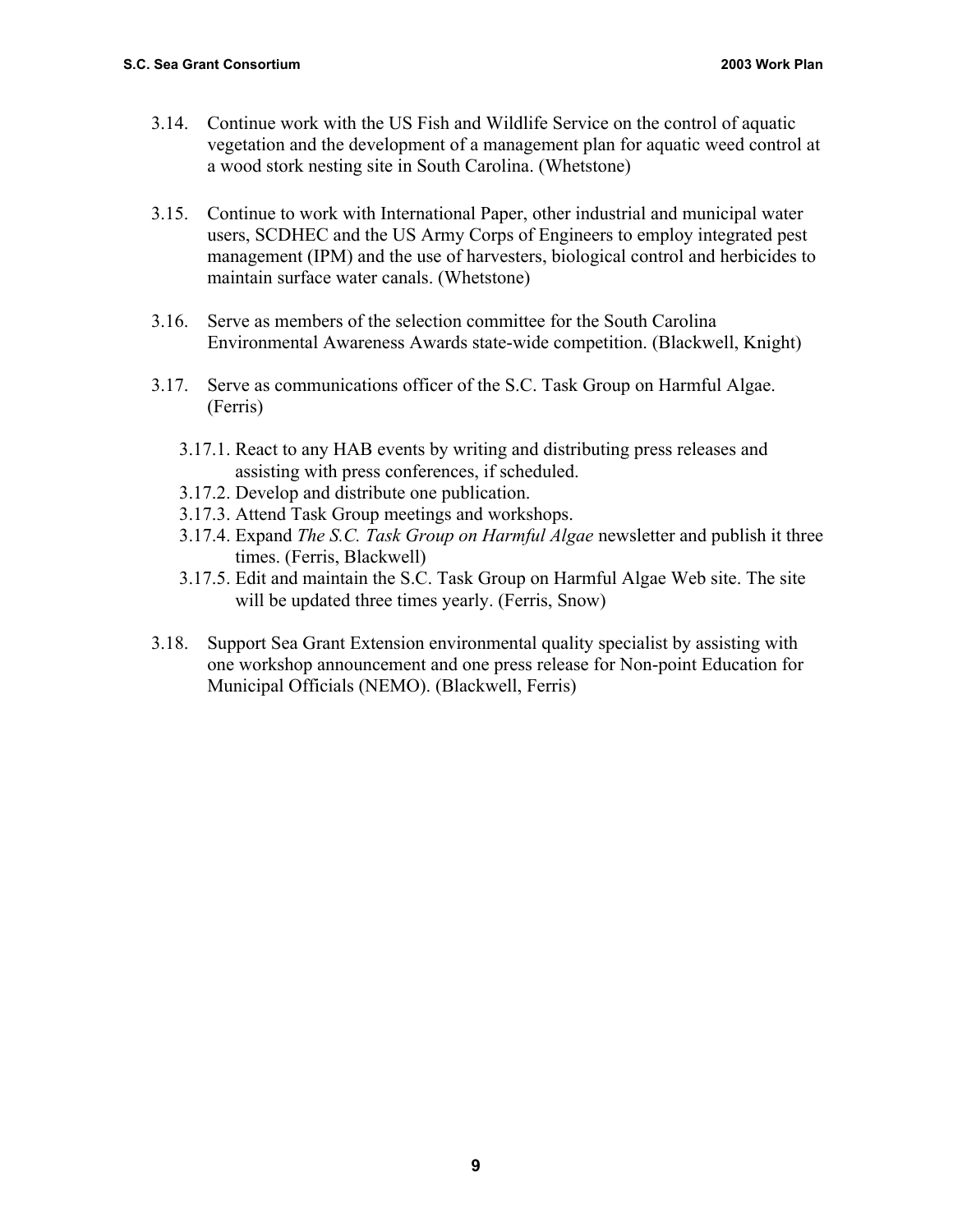#### **Goal 4: Examine the forces of climate and hazards, and to provide information to the public and private sectors on the nature of hazards and how to plan for them.**

- 4.1. The Climate and Hazards program area focuses on efforts to develop tools and techniques to avoid and mitigate the effects of coastal natural hazards, such as high winds. The goal is to provide technical and educational programs that examine the forces of climate and hazards and provide information to the public. Technologies will be deployed for monitoring wind loads, to (1) characterize the wind structure in hurricanes and the associated wind loading of buildings in regions of strong convection; (2) evaluate performance of retrofit technologies in reducing hurricane wind damage and losses; and (3) determine how well conventional boundary layer wind tunnel model studies reproduce wind loads generated by convective winds and hurricanes. The research is significant in that wind loads on low rise buildings (such as residential homes) in the convective eyewall regions of a major hurricane have never been measured, although recent Doppler Radar research indicates complex wind structures exist. Understanding them will improve the ability of government and industry to establish cost effective mitigation measures. (Reinhold: R/CE-6)
- 4.2. Conduct 113 Calhoun St. house tours and demonstrations of hazard mitigation tools and techniques. (Bacon)
- 4.3. Work with the National Severe Storms Laboratory, National Weather Service and North Carolina Sea Grant on the extension elements of a pilot project to test a new Doppler radar-based, multi-sensor approach to improved flash flood warnings in the Tar River basin in NC. (Bacon).
- 4.4. Coordinate the activities of the national Sea Grant Hazards Theme Team. (DeVoe, Bacon)
- 4.5. Participate on the SEA-COOS (South Eastern Atlantic Coastal Ocean Observing System) program to help ensure observational data collected is useful in a variety of coastal management and economic settings. (DeVoe, Bacon)
	- 4.5.1. Serve as co-PIs on the SEA-COOS program representing South Carolina interests. (Bacon, DeVoe)
	- 4.5.2. Serve as a member of the Board of Directors of SEA-COOS. (DeVoe)
- 4.6. Keep the public informed about coastal hazards by distributing 100 hurricane preparation checklists and other hazard-related information. (Blackwell)
- 4.7. Keep the public informed about coastal hazards by distributing two press releases concerning hurricane safety and what types of literature is available at the Consortium. (Ferris)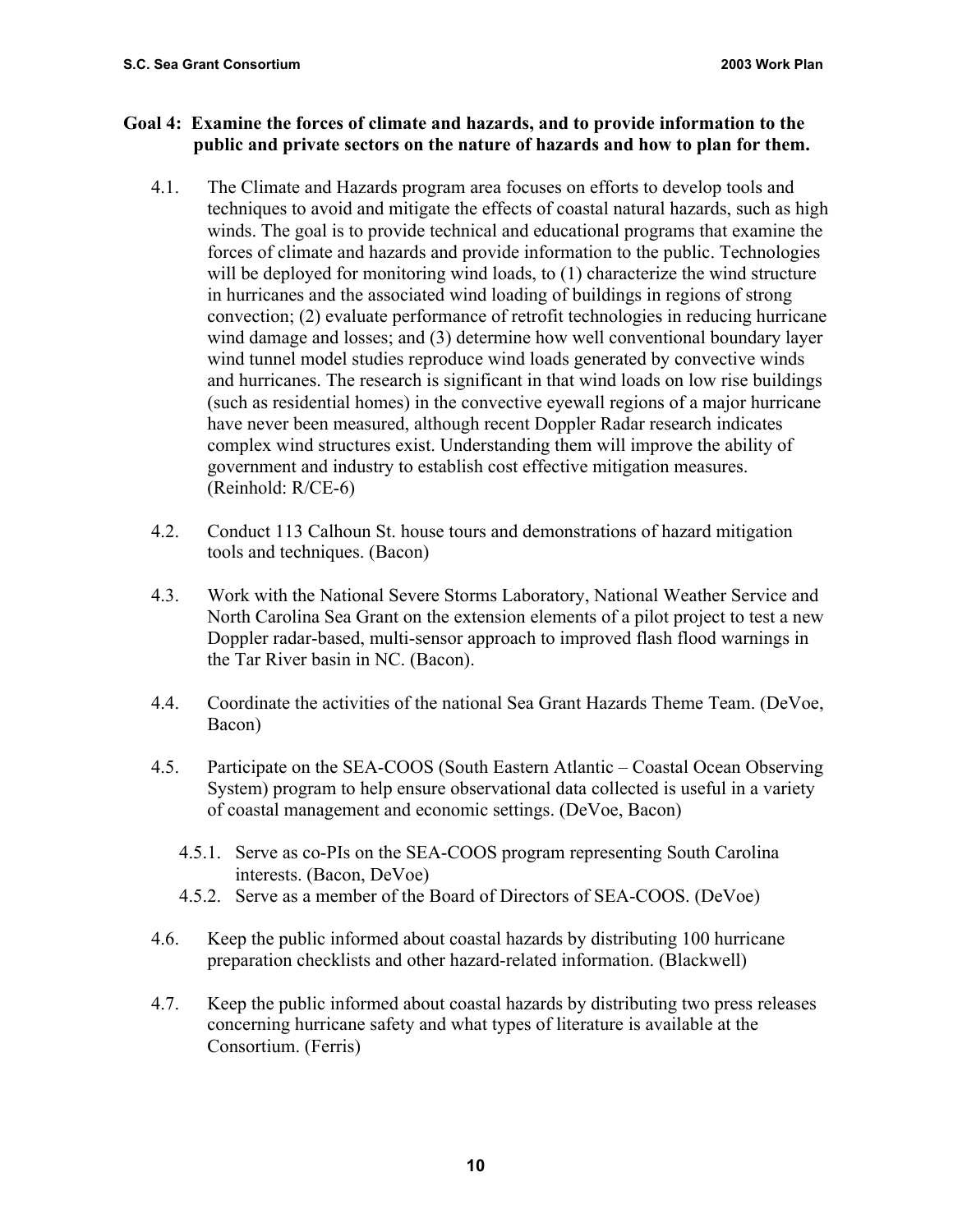- 4.8. Include Web links to Sea Grant HazNet, which is a collaborative effort of the Sea Grant network programs in hazard mitigation. This Web site has a wide range of Sea Grant and other information on it including Sea Grant hazards, research reports, hazards fact sheets, K-12 hazards education materials, and links to other hazards related sites. (Snow)
- 4.9. Serve as chair of the public relations committee for the 113 Calhoun project, offer assistance with print products such as a self-guided tour booklet and signs for the 113 Calhoun exhibits. (Blackwell)
- 4.10. Assist the Sea Grant Extension coastal hazards specialist with one technical bulletin geared towards homeowners and builders that describe building techniques and materials for hazard loss reduction. (Blackwell)
- 4.11. Collaborate with the Sea Grant Extension coastal hazards specialist to develop supporting materials for one homeowner hazards workshop. (Blackwell)
- 4.12. Serve as a member of the National Hazards Theme Team and produce one hazards publication. (Blackwell)
- 4.13. Work with principal investigator Timothy Reinhold on project R/CE-5*, (Determination of hurricane wind loads and wind events)*. The project will be briefly described in the research section of S.C. Sea Grant's Web site; one press release will be written to announce the start of the project; one news or feature article will be written and sent to appropriate outlets on the results of the project. (Tibbetts)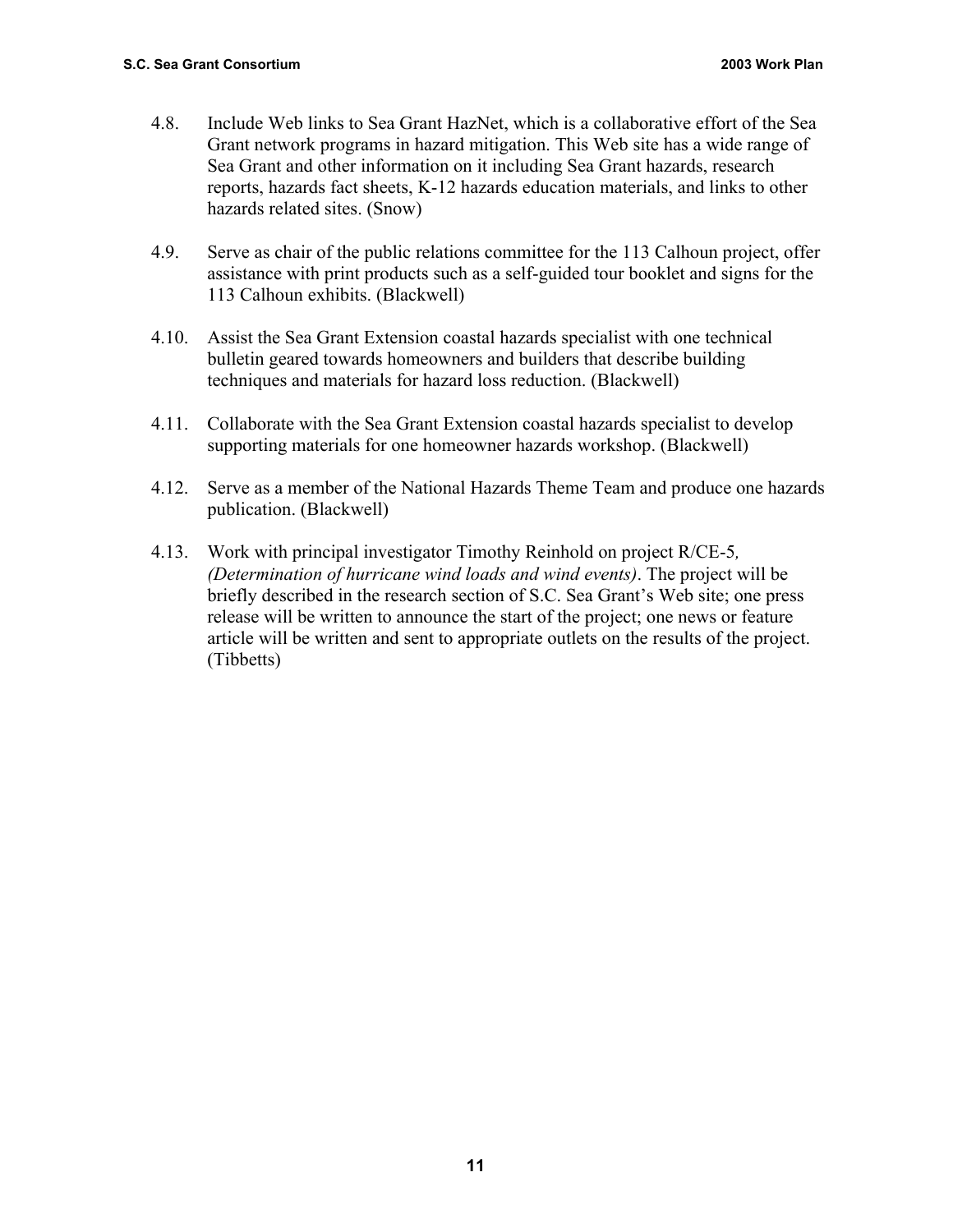## ECONOMIC LEADERSHIP

- **Goal 5: Develop techniques, technologies, and new products based on marine systems for use in commercial and industrial applications, and to continue to apply lowcost technologies to coastal and marine resource problems.**
	- 5.1. The development of a molecular genetic characterization of the haloorganic degradation activity of cordgrass, *Spartina alterniflora*, and the isolation of the corresponding gene, will pave the way for the generation of super-dehalogenerator plants by conventional breeding and gene transfer. The plant will then be used for new remediation technologies. Such a genetically engineered plant may play a significant role in the remediation of pollutants in estuarine and marsh habitats. These improved transgenic organisms are targeted for use in soil or water bioremediation in sites contaminated with halogenated organics. (Marton: R/MT-4)
	- 5.2. Advances in population genetics technologies will be used with the inland silverside fish, an estuarine "sentinel species," to measure population genetic responses to contaminant history across select sites with various qualitative and quantitative levels of contamination. Theoretical and empirical population genetics are being used to determine chronic and subtle effects of pollutants on marine and estuarine resources resulting from anthropogenic activities. One product will be genetic assays to identify exposure levels of contaminants of concern in South Carolina. (Quattro: R/MT-5)
	- 5.3. In a first-of-its-kind, cDNA micro-arrays will be used as a tool for analyzing environmental stressors and disease. The research will apply this new technology to local populations of the commercially important species of white shrimp, *Litopenaeus setiferus*, which is also a keystone species in South Carolina estuarine systems. Two key objectives of the project are to: (1) collect and analyze functional genomic data to understand their physiological interaction with the environment using bioinformatic-based approaches and (2) train new researchers, particularly graduate students, in the new and emerging technologies associated with "eco-genomics." (Gross: R/MT-6)
	- 5.4. The Comparative Institute for Fisheries Molecular Biology (FISHTEC) research project will enhance our knowledge about the population biology of commercially important pelagic fish species, such as tunas and swordfish. Additional species will be added to the project for study, such as southern flounder, croaker and scup. One initiative will focus on species in "evolutionary significant areas." Future initiatives will be integrated with the genomics work that will be done in the new Hollings Marine Lab at Fort Johnson, Charleston, S.C. Recent advances in genomics, molecular biology, and population genetic theory will be used to identify the potential for xenobiotics to induce genetic change at the population level. Work also will be done to study genetic divergence within and among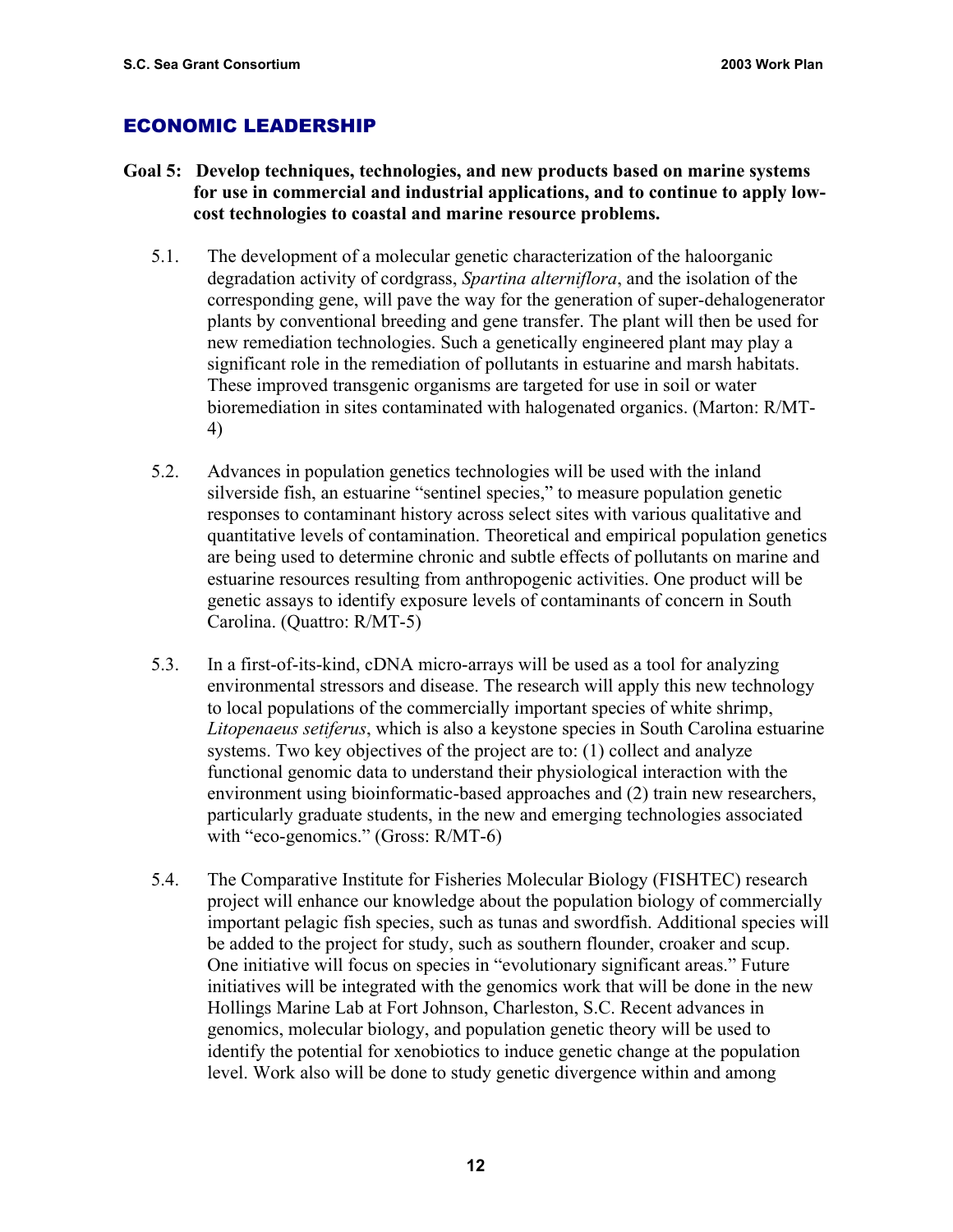endemic species occupying unique southeastern ecosystems. (DeVoe, Dwyer, *et al:* R/FT-1)

- 5.4.1. Apply molecular genetics to better understand fish populations. Focus will be on pelagic, commercially important fishes such as tuna, and rare or threatened species. (Ely, Quattro)
- 5.4.2. Determine the stock structure of coastal marine fisheries of Southeastern United States through use of advanced molecular genetic techniques. Species of interest will be southern flounder, croaker, and scup. (Chapman)
- 5.5. Deliver the results of the FISHTEC research program to potential users in the state, regional, and federal marine and fisheries management community. (Bacon, Dwyer)
	- 5.5.1. Plan a FISHTEC interactive workshop for scientists and fishery managers.
	- 5.5.2. Develop and distribute a related publication that explores research results and applications with relevance to management issues. (Dwyer, Bacon)
- 5.6. Provide the public with information concerning advances in biotechnology that will affect them by writing one feature article for *Coastal Heritage* magazine. (Tibbetts)
- 5.7. Work with principal investigator László Márton on project R/MT-4*, (Remediation of haloorganic pollutants with Spartina alterniflora)*. The Project will be briefly described in the research section of S.C. Sea Grant's Web site; one news or feature article will be written and sent to appropriate outlets on the results of the project. (Tibbetts)
- 5.8. Work with principal investigator Joseph Quattro on project R/MT-5*, (Marine evolutionary ecotoxicology-using genomic and population genetic theory to infer the impact of contaminants on natural populations)*. The project will be briefly described in the research section of S.C. Sea Grant's Web site; one news or feature article will be written and sent to appropriate outlets on the results of the project. (Tibbetts)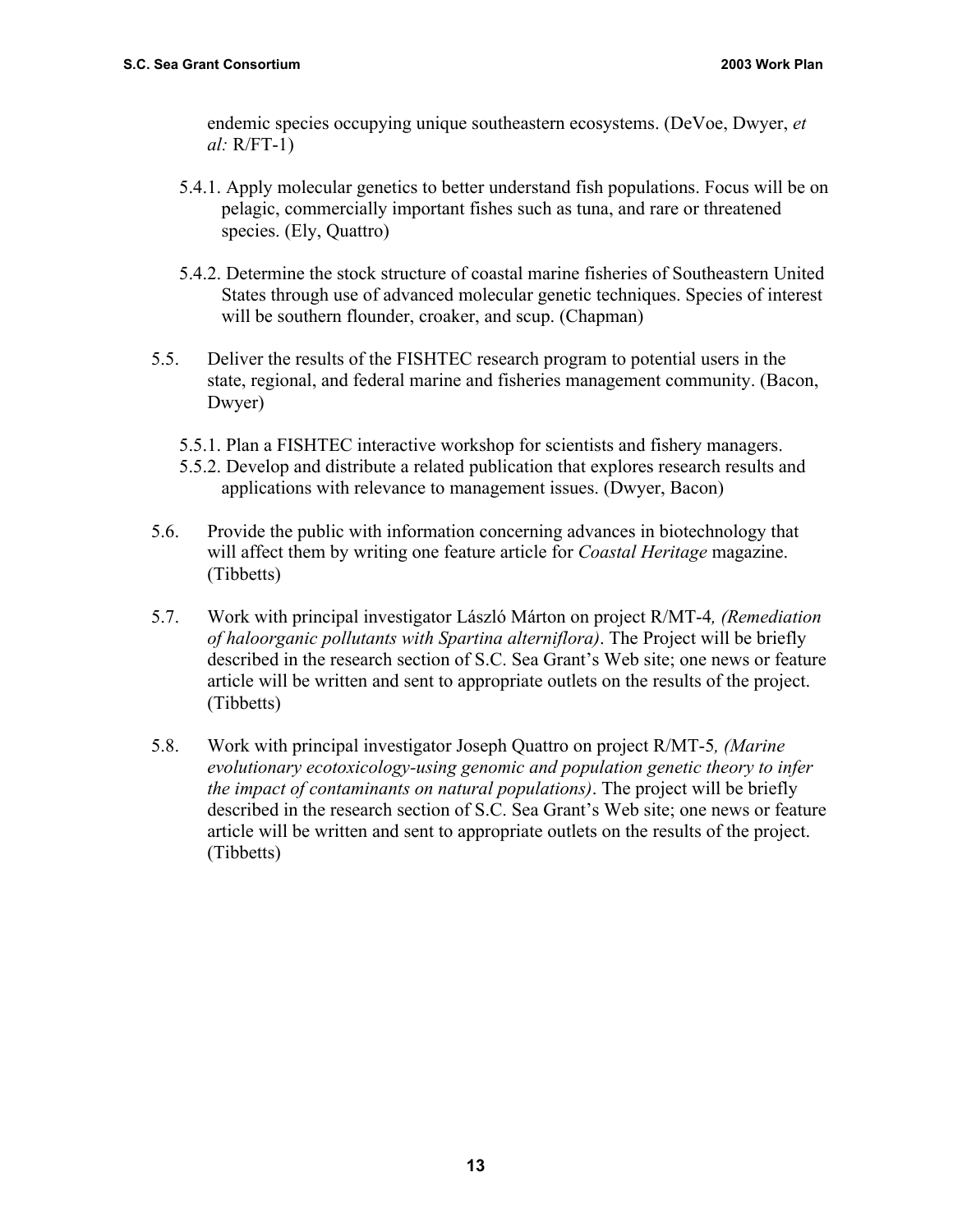#### **Goal 6: Enhance the development of viable and sustainable aquaculture and fisheries in South Carolina and the region.**

- 6.1. In the area of resource conservation, a multi-disciplinary team approach will address restoration of declining recreational fisheries. Red drum, *Sciaenops ocellatus,* is South Carolina's most popular coastal recreational fishery, but is in severe decline, and consequently, an appropriate candidate for stock enhancement as a fishery management tool. Various methods will be researched to improve the culture of red drum broodstock and track the release of nearly half a million of the sport fish annually to determine the effectiveness of the overall stocking program in juvenile habitats. (Smith: R/SE-1)
- 6.2. Development of the shrimp aquaculture industry in the United States, and its competitiveness on an international level, has been slowed by various impediments. One of those is the issue of water exchange. A research team will examine future expansion and development of the U.S. commercial shrimp farming industry from the application of zero exchange, biosecure, super-intensive shrimp production systems. The goal of the research is to devise filtration systems that will be effective in the removal of carbon and nitrogen from the system. This will allow greater loading on the system, which in turn will permit increased stocking densities. (Browdy: R/A-33)
- 6.3. In concert with Clemson University Extension, the S.C. Shrimpers Association, the S.C. Seafood Alliance, S.C. DNR-Marine Resources Division, and other organizations, work to generate a strategic plan for the long-term health of the South Carolina shrimping industry. (Bacon, DeVoe)
- 6.4. Continue working with the Atlantic States Marine Fisheries Commission task group in the formulation of aquaculture policy for all Atlantic states. (Whetstone)
- 6.5. Complete a policy paper on User Conflicts and Water Allocation. (Whetstone)
- 6.6. Continue to work with the South Carolina Department of Natural Resources and the South Carolina Shellfish Association to expand the capabilities and increase the involvement of the industry in the policy and regulatory process. (Whetstone)
- 6.7. Assist the South Carolina Shrimp Growers Association in understanding and complying with EPA discharge regulations for aquaculture. (Whetstone)
- 6.8. Assist in the compilation of information on the economic feasibility of shrimp farming since EPA will develop treatment recommendations according to the ability of the particular industry to afford such treatment. (Whetstone)
- 6.9. Continue to chair the economic section for the Joint Subcommittee on Aquaculture Effluents Taskforce Shrimp Group. (Whetstone)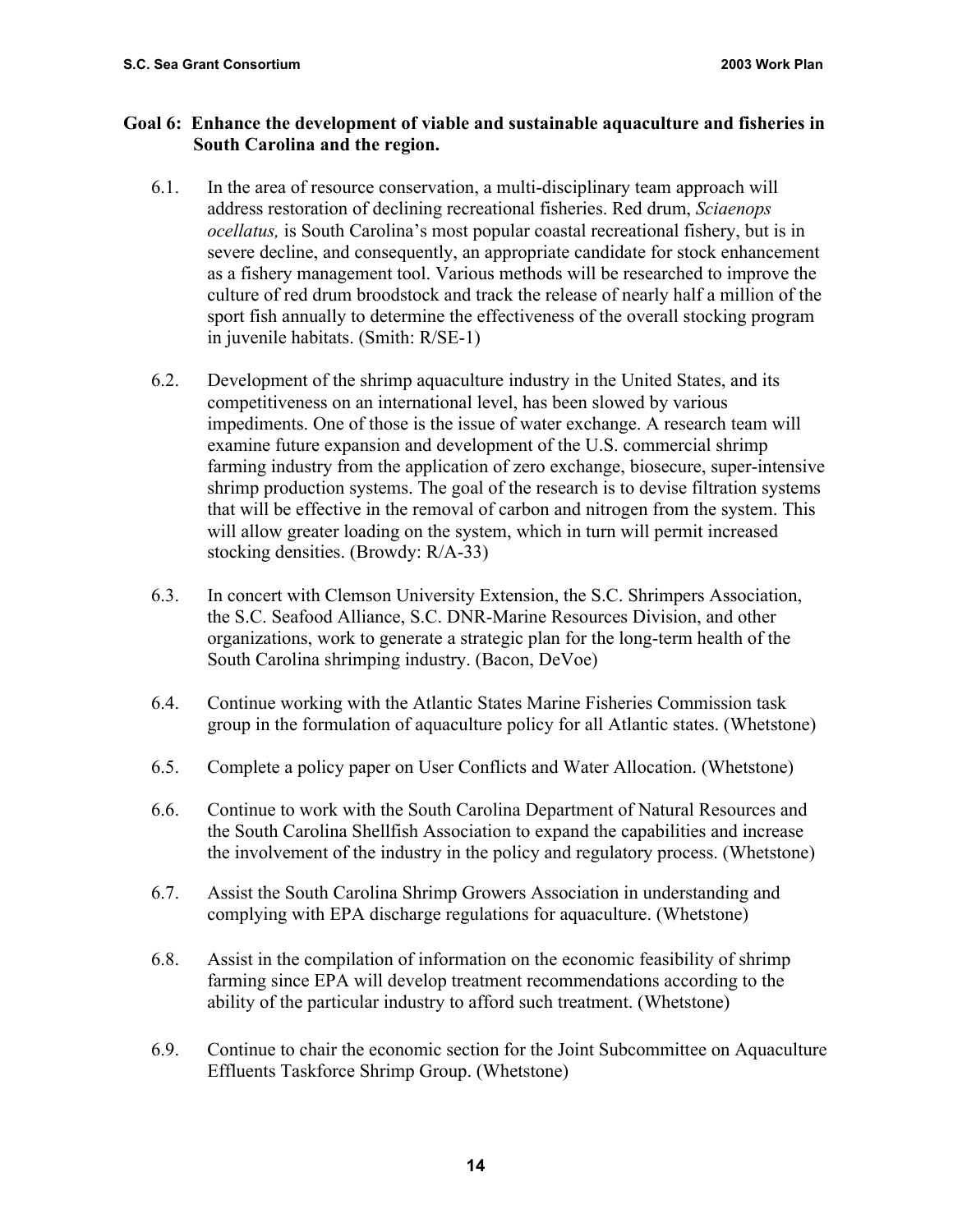- 6.10. Continue to work with the Joint Subcommittee on Aquaculture and co-chair, with Granvil Treece with Texas Sea Grant, the Marine Shrimp Aquaculture Effluents Committee. The program through EPA continues to look at re-regulation of shrimp aquaculture effluents and the issues of non-native species escapements and diseases. As a co-chair of the committee, the next major effort will be the formation of SBREFA (Small Business Regulatory Enforcement and Fairness Act) Panel to examine the effects of regulation on small business. (Whetstone)
- 6.11. Serve as a member of the South Atlantic Sea Grant Regional Fisheries Extension Initiative steering committee with other South Atlantic Sea Grant Extension Program leaders. (Bacon)
- 6.12. Work with principal investigator Theodore Smith on project R/SE-1*, (Impacts of stocked red drum on the recreational fishery and local community economic impact considerations)*. The project will be briefly described in the research section of S.C. Sea Grant's Web site; one news or feature article will be written and sent to appropriate outlets on the results of the project. (Tibbetts)
- 6.13. Work with principal investigator Craig Browdy on project R/A-33*, (Application of emerging marine water treatment technologies for use in zero exchange biosecure super-intensive shrimp production systems)*. The project will be briefly described in the research section of S.C. Sea Grant's Web site; one news or feature article will be written and sent to appropriate outlets on the results of the project. (Tibbetts)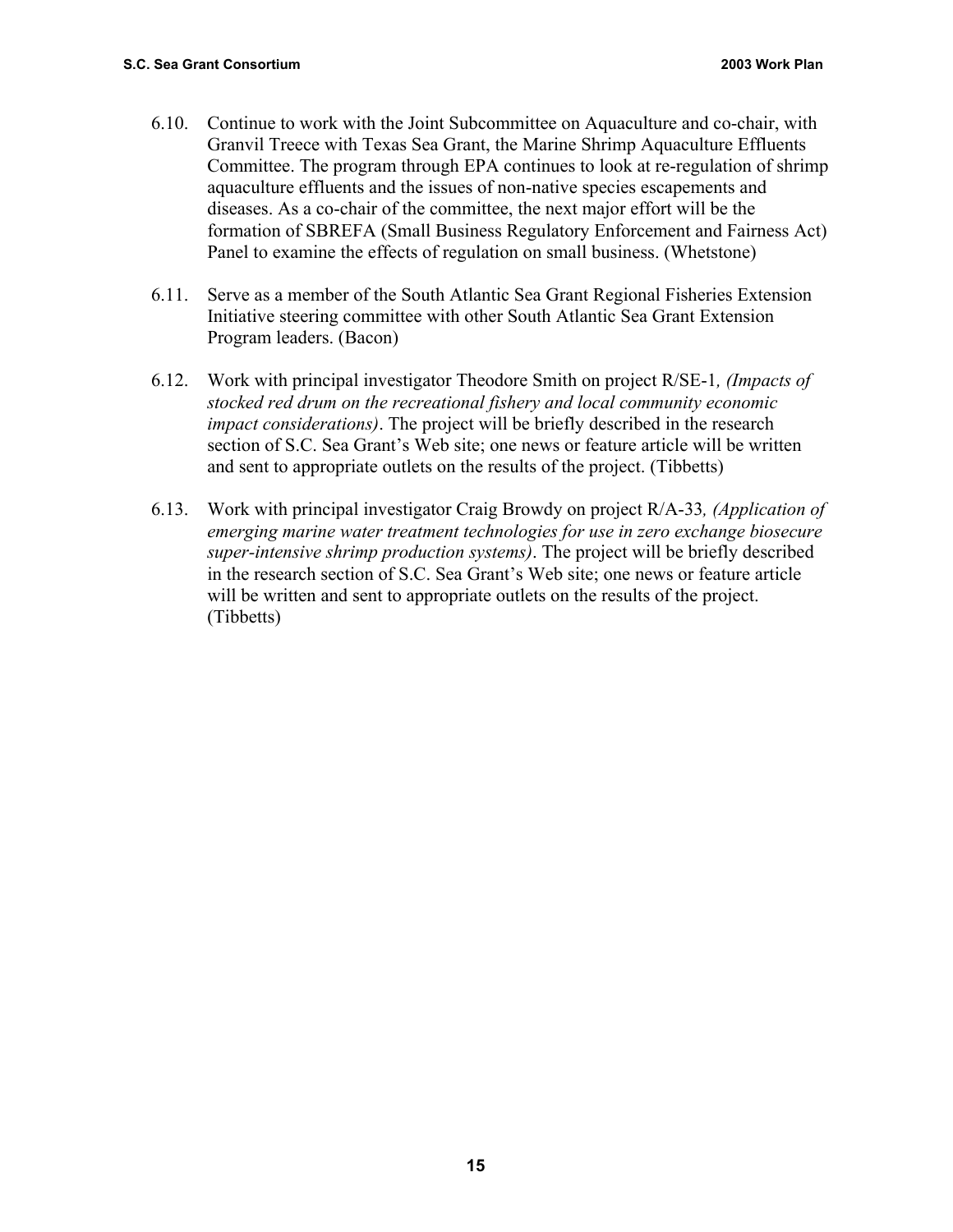#### **Goal 7: Develop and implement activities to assist coastal communities and small businesses with growth management and sustainable economic development strategies.**

- 7.1. The overall goal of The South Atlantic Bight Land Use Coastal Ecosystem Study (LU-CES) is to establish a functional understanding of the environmental and socioeconomic trends that characterize the southeastern U.S. coastal region, and to fill critical information gaps that currently limit the identification of links between population and development trends and their effects on the region's ecosystems. The end goal is the refinement of tools to predict impacts, build conceptual models of linkages between habitats and ecosystems, and define the spatial scale at which management will have the highest probability of minimizing or avoiding impacts. Fieldwork will be done in the Okatie River system. To best achieve its goals, LU-CES will organize around the following five teams: Physical Attributes and Hydrology; Geochemistry and Nutrients; Toxic Contaminants and Ecological Effects; Land Use; and Database Management/GIS Modeling/Land Use. A LU-CES web site will be developed and utilized as a means for LU-CES investigators to coordinate field activity and share data. The site may be accessed at: **www.lu-ces.org**. (DeVoe *et al:* R/COP-7)
	- 7.1.1 Develop a 3-D finite-volume hydrodynamic model of the physical oceanographic aspects of the Okatee complex; measure the hypsometric curve of the Okatee; and establish water quality monitoring stations. (Blanton *et al.*)
	- 7.1.2 Develop a quantitative understanding of trends in water quality, estuarine metabolism, and patterns of nutrient exchange in the study area. (McKellar *et al.*)
	- 7.1.3 Assess the ecotoxicological risks of land-based pollution sources that may discharge as non-point source runoff into the estuarine tidal creeks of the Okatee system. (Lee *et al.*)
	- 7.1.4 Develop a Web-enhanced, GIS-based database management and information dissemination program, as well as an integrated surface and groundwater model of fecal coliform bacteria and nutrients associated with land uses adjacent to estuaries in the study area. Apply models to management needs such as: improvement of understanding of land-use patterns; prediction of impacts of stressors associated with various land uses. (Porter *et al.*)
- 7.2. Sustainable economic development is a major goal of the Consortium. Its "Coastal Growth Initiative" will seek to (1) develop a coordinated approach to outreach education related to coastal land use impacts on natural resources; (2) establish a support framework to enhance the SC NEMO program; (3) develop outreach education programs to offer advice and assistance to coastal communities in developing comprehensive land use plans consistent with environmental health and resource conservation; and (4) enhance delivery of information developed through Sea Grant land use research programs, such as LU-CES. (DeVoe, Turner:  $A/CG-1$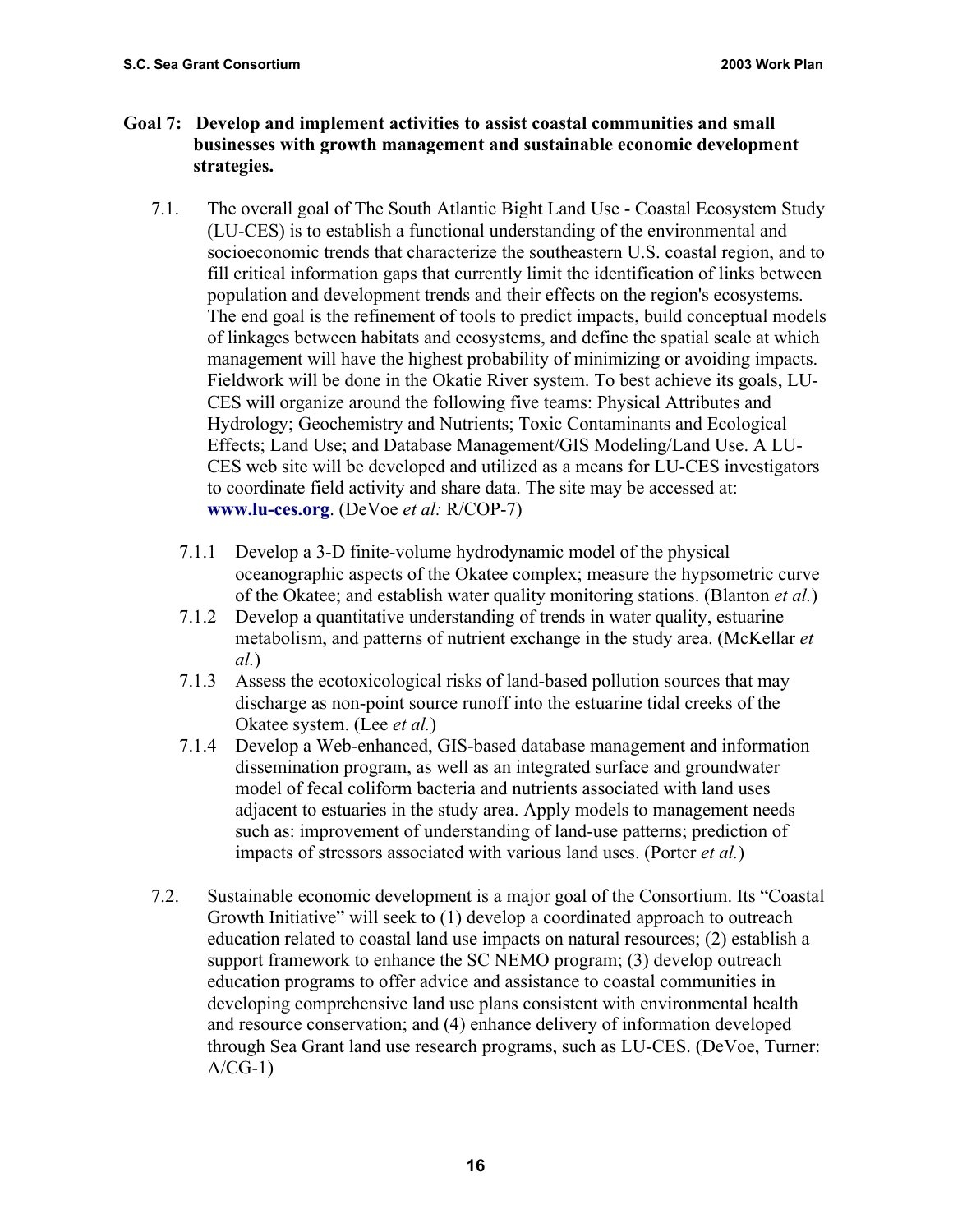- 7.3. Continue working with the Land Use Coastal Ecosystem Study (LU-CES) project team to develop outreach/education implementation strategies to assist with the dissemination for the LU-CES research information and products to state agency personnel, municipal officials, planners, the development community and general public. (Turner)
- 7.4. Work with SCDHEC-OCRM staff to collect and analyze all local government comprehensive land use plans in the eight (8) coastal county region to assess local assistance needs in land-use planning. (Turner)
- 7.5. Continuing serving on OCRM's Sustainable Coastal Communities Initiative Advisory Committee, to monitor funded stormwater management, wetland restoration, and greenway projects. (Turner)
- 7.6. Serve on the Sustainable Economic Resources Action Committee to address growth and development strategies for the Sewee to Santee Economic Development Initiative to provide concrete action steps to help Awendaw, McClellanville, and the surrounding rural areas strengthen economies, protect the environment and meet community needs. (Turner)
- 7.7. Continue work with the Ashley Scenic River Advisory Committee on the education/outreach components (framework and strategies) of the Ashley River Management Plan. (Turner)
- 7.8. Serve on the Environmental Cost Analysis and Smart Growth Index subcommittee of the Committee on Growth Options Partnering coordinated by the B-C-D COG. (Turner)
- 7.9. Continue serving as an advisor to the Board of the SC Nature-Based Tourism Association. (Bacon)
- 7.10. Include Web links to sustainable economic development topics such as aquaculture, nature-based tourism, and related conferences. (Snow, Bacon)
- 7.11. Assist the Sea Grant Extension coastal recreation and tourism specialist with workshops by providing one news release and one workshop publication. (Blackwell, Ferris)
- 7.12. Write and distribute one press release about the LU-CES program. (Ferris)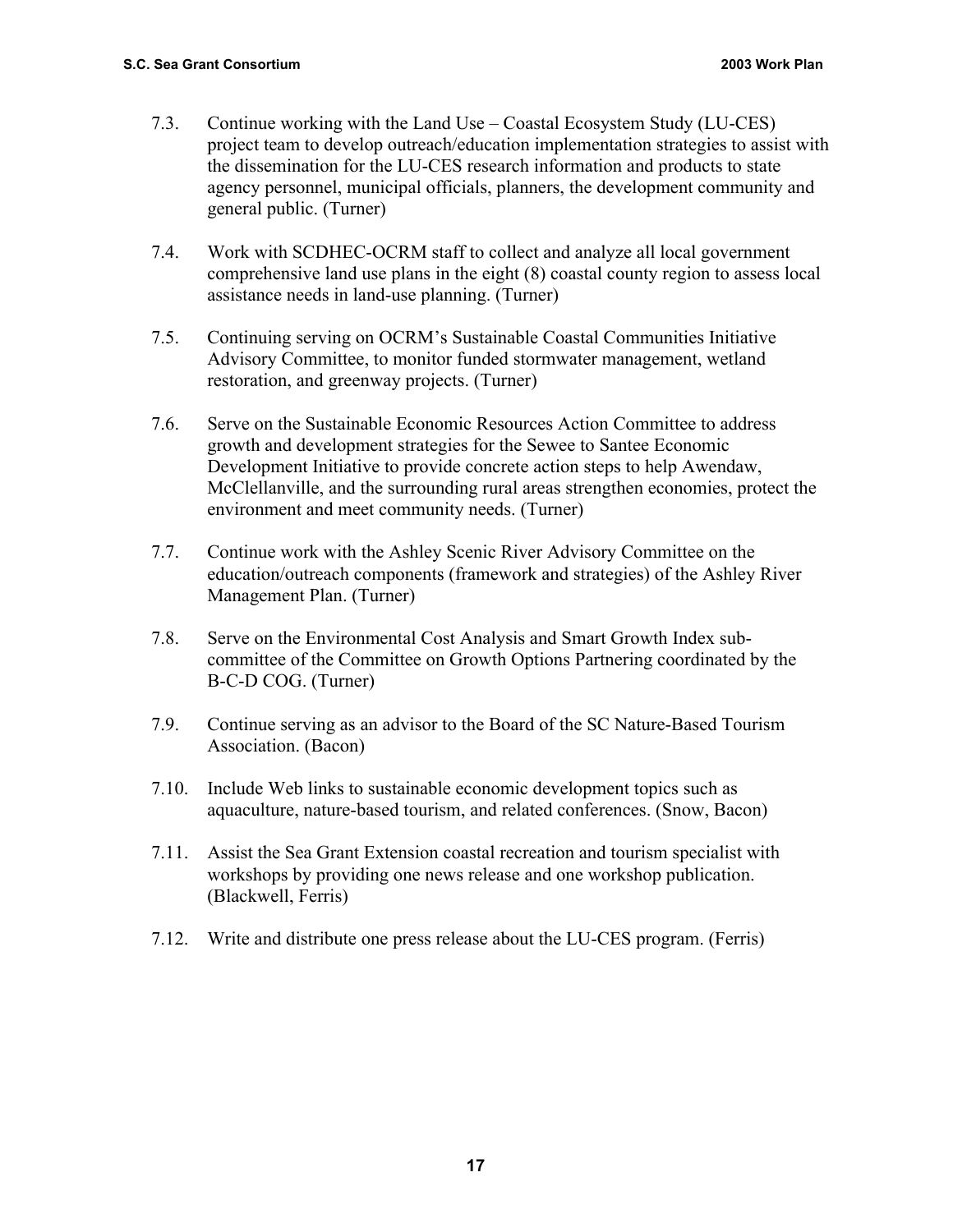# EDUCATION AND HUMAN RESOURCES

#### **Goal 8: Design and implement educational programs that foster a more scientifically and environmentally informed citizenry.**

- 8.1. The COASTeam marine education program will train South Carolina elementary teachers in standards-based multi-disciplinary science. Objectives are to: (1) develop and implement a marine and aquatic science education curriculum specifically aligned to the Science Curriculum Standards at each elementary grade level; (2) involve many teachers at each grade level within each participating school; and (3) target elementary teachers at schools with high percentages of atrisk youth. "Aquatic Workshops" will serve as the basic tool for accomplishing the goals of this marine education project. **http://www.cofc.edu/oceanica**. (Sautter:  $E/O-16$
- 8.2. Prepare and submit a proposal to the National Science Foundation in response to its RFP seeking to establish a network of regional "Centers of Ocean Sciences Education Excellence" and, if funded, establish the regional center (DeVoe, Knight, external partners)
- 8.3. Support the participation of 15 elementary and middle school students in the 4-H Marine Science summer camping program. (Bacon, Core Group)
- 8.4. Serve as state co-coordinator for Beach Sweep/River Sweep while continuing to emphasize the educational aspects of the program. Sign up 90 coastal site captains for the 2003 Sweep, write and distribute three press releases, and tabulate the number of volunteers and pounds of litter. (Ferris)
- 8.5. Work with principal investigator Leslie Sautter on project E/O-16, *(COASTeam aquatic workshops – a school-wide approach to integrating marine and aquatic concepts into the K-5 science curriculum)*. The project will be briefly described in the research section of S.C. Sea Grant's Web site and will also be featured in the site's education section. One news or feature article will be written and sent to appropriate outlets on the results of the project; we will continue to link to the COASTeam Web page. (Blackwell, Ferris, Snow)
- 8.6. Based on the success (as measured by our biennial survey and purge) of the *Coastal Heritage* magazine, we plan to continue building on that success, and at the same time build visibility for the Consortium. (Tibbetts, Snow)
	- 8.6.1. *Coastal Heritage* will be produced four times a year.
	- 8.6.2. Requests for *Coastal Heritage* will be monitored.
	- 8.6.3. The magazine will be submitted to two award competitions.
- 8.7. Educational curricula for middle and high school teachers ("Coastal Heritage Curriculum Connection") based on *Coastal Heritage* topics will continue to be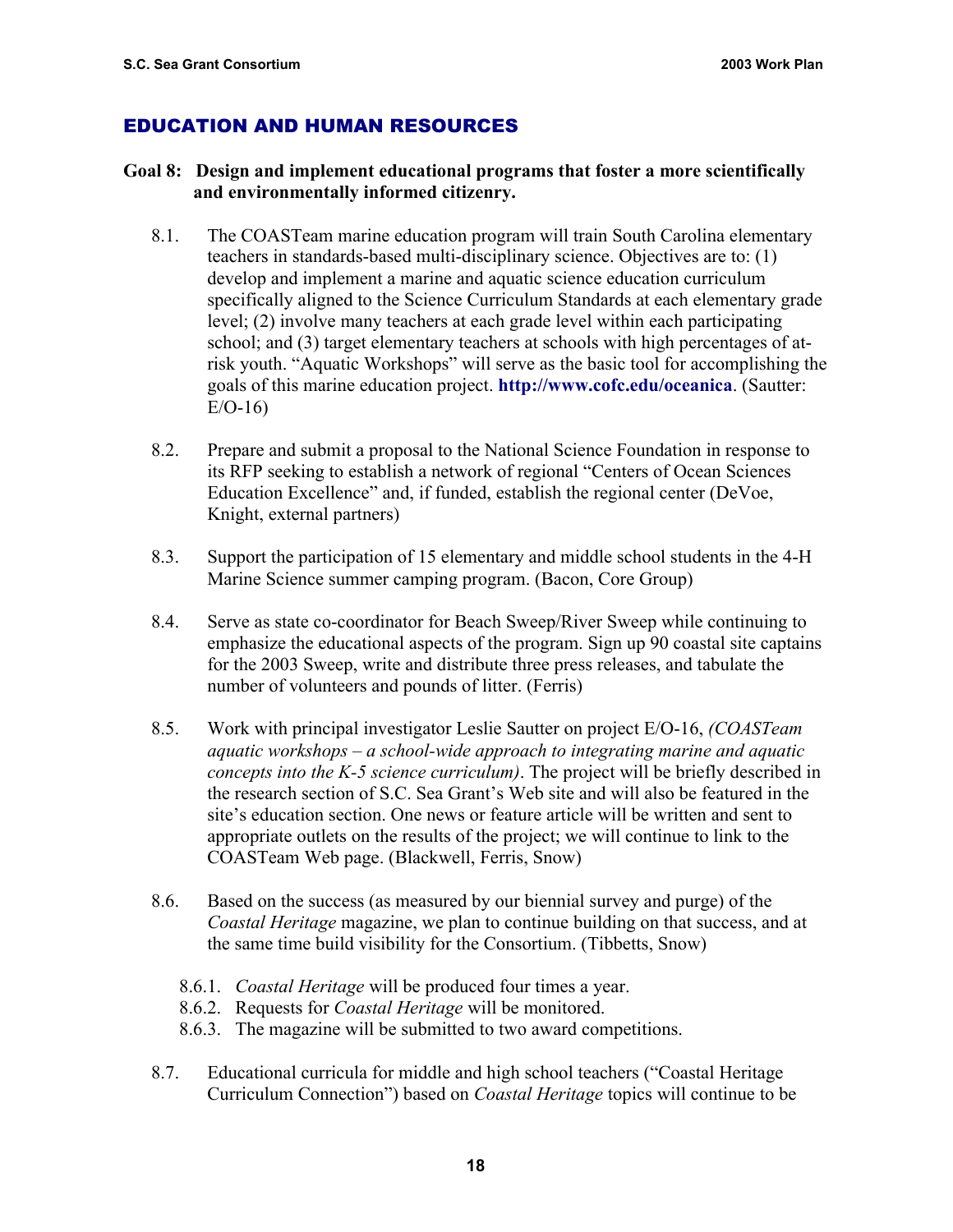developed and distributed to middle and high schools with each issue of *Coastal Heritage*. (Jolly-Clair)

- 8.8. *Inside Sea Grant,* the internal newsletter of the S.C. Sea Grant Consortium was developed to maintain information flow between the Consortium and its key constituents. Communications will continue to publish this newsletter twice yearly. (Blackwell, Tibbetts)
- 8.9. Promote S.C. Sea Grant's programs, products, and services by writing and distributing 15 press releases and manning a display for two festivals in 2003. (Ferris)
- 8.10. Promote S.C. Sea Grant's programs and services by working with at least three other state agencies and NGOs. (Ferris)
- 8.11. South Carolina's communications program and leadership is committed to a strong national program. Communications will provide both leadership and supporting roles as the network addresses this important issue in light of the current Sea Grant reauthorization process. (Blackwell, Snow)
	- 8.11.1. Serve as chair of the National Publications Task Force. (Blackwell)
	- 8.11.2. Serve as a member of the National Communicator's Steering Committee. (Blackwell)
	- 8.11.3. Serve as a member of the National Hazards Theme Team. (Blackwell)
	- 8.11.4. Serve as a member of the National Media Relations Advisory Committee. (Blackwell)
	- 8.11.5. Serve as a member of the National Sea Grant Web Group. (Snow)
- 8.12. Continue to support the Sea Grant national media project by responding to ProfNet inquiries whenever possible, distributing two national press releases locally, and attending two meetings, either in person or by conference call. (Blackwell)
- 8.13. Serve as co-PI on the National Media Relations Project. (Blackwell)
- 8.14. Support SouthEast Center for Ocean Sciences Education Excellence (SouthEast COSEE). (Blackwell, Snow)
	- 8.14.1. Write and distribute one press release and one feature article. (Ferris)
	- 8.14.2. Design SouthEast COSEE program logo. (Blackwell)
	- 8.14.3. Design and produce SouthEast COSEE promotional materials such as letterheads, envelopes, business cards, notebook covers, and hats. (Blackwell)